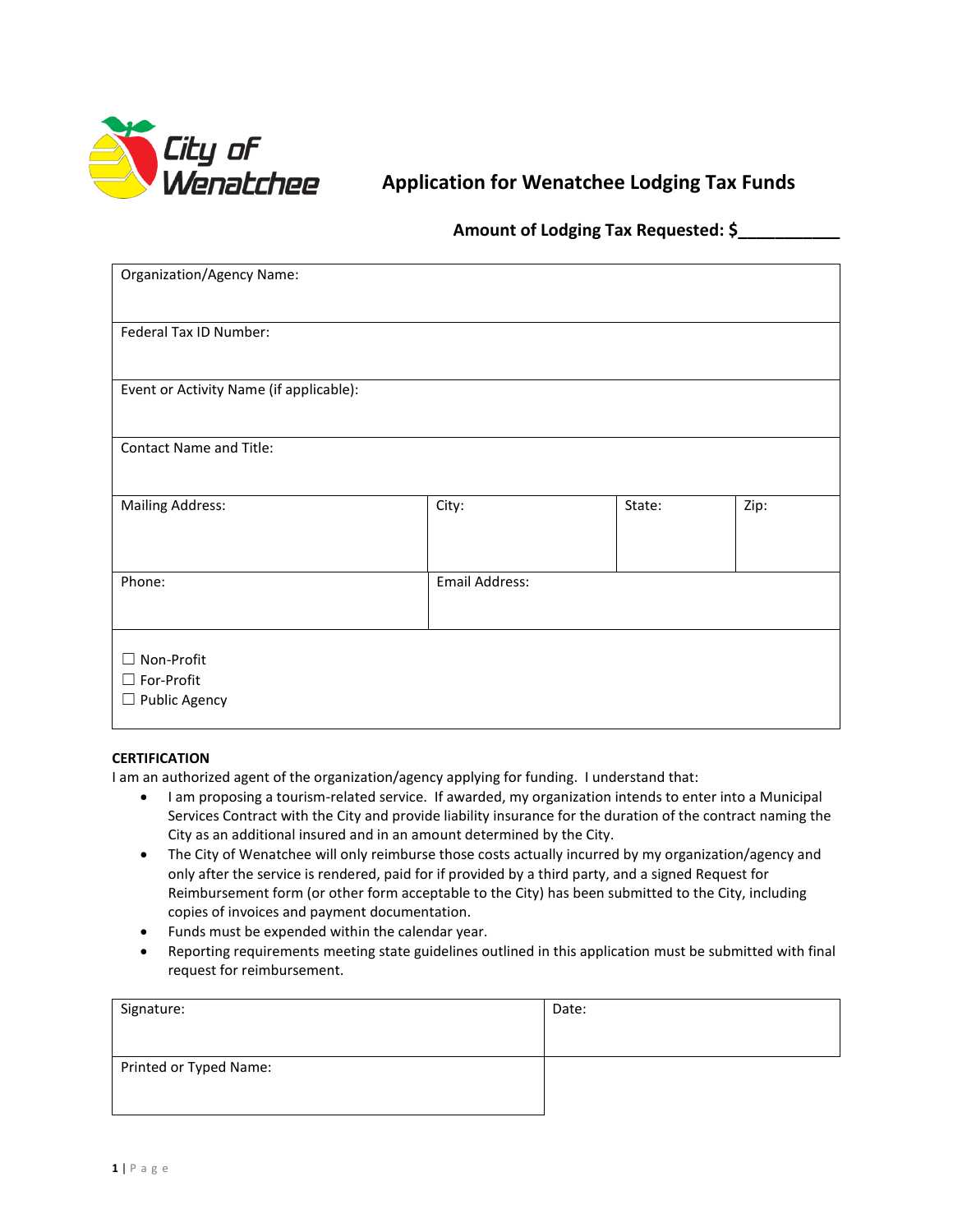# Application Overview

#### **Provide us with an overview of your request:**

#### **Attach:**

- 1. Description and itemized budget showing how you intend to use the amount requested from the City of Wenatchee (income and expenses).
- 2. If your agency is a non-profit a copy of your agency's current non-profit corporate registration with the Washington Secretary of State.
- 3. A copy of your organization's business plan (please limit to not more than two pages) and annual budget.
- 4. Brochures or other information about your event/activity/facility, in particular items showing recent tourism promotion efforts. (Optional)

This proposal and all documents filed with the City are public records. The City may choose to post on its website copies of the proposals and attached documents.

#### **Tell us who you expect to attract:**

#### **The State of Washington requires an estimate for the following questions below:**

| As a direct result of your proposed tourism-related service, provide an<br>estimate of: |                                                                                                                                                                                                               | What method was used to<br>determine attendance in previous<br>years? |                                                                                                                                      |
|-----------------------------------------------------------------------------------------|---------------------------------------------------------------------------------------------------------------------------------------------------------------------------------------------------------------|-----------------------------------------------------------------------|--------------------------------------------------------------------------------------------------------------------------------------|
| a.                                                                                      | <b>Overall Attendance</b><br>Enter the total number of people predicted to<br>attend this activity, and select the method used to<br>determine the attendance.                                                | Predicted:                                                            | $\Box$ Direct Count<br>$\Box$ Indirect Count<br>$\Box$ Representative Survey<br>$\Box$ Informal Survey<br>$\Box$ Structured Estimate |
| b.                                                                                      | Attendance, 50+ Miles<br>Enter the number of people who traveled greater<br>than 50 miles predicted to attend this activity, and<br>select the method used to determine the<br>attendance.                    | Predicted:                                                            | $\Box$ Direct Count<br>□ Indirect Count<br>$\Box$ Representative Survey<br>$\Box$ Informal Survey<br>$\Box$ Structured Estimate      |
| $C_{\star}$                                                                             | Attendance, Out of State, Out of Country<br>Enter the number of people from outside the state<br>and country predicted to attend this activity, and<br>select the method used to determine the<br>attendance. | Predicted:                                                            | $\Box$ Direct Count<br>$\Box$ Indirect Count<br>$\Box$ Representative Survey<br>$\Box$ Informal Survey<br>$\Box$ Structured Estimate |
| d.                                                                                      | <b>Attendance, Paid for Overnight Lodging</b><br>Enter the number of predicted to attend this activity<br>and pay for overnight lodging, and select the<br>method used to determine the attendance.           | Predicted:                                                            | $\Box$ Direct Count<br>$\Box$ Indirect Count<br>$\Box$ Representative Survey<br>$\Box$ Informal Survey<br>$\Box$ Structured Estimate |
| e.                                                                                      | Attendance, Did Not Pay for Overnight Lodging<br>Enter the number of predicted to attend this activity<br>without paying for overnight lodging, and select the<br>method used to determine the attendance.    | Predicted:                                                            | $\Box$ Direct Count<br>$\Box$ Indirect Count<br>$\Box$ Representative Survey<br>$\Box$ Informal Survey<br>$\Box$ Structured Estimate |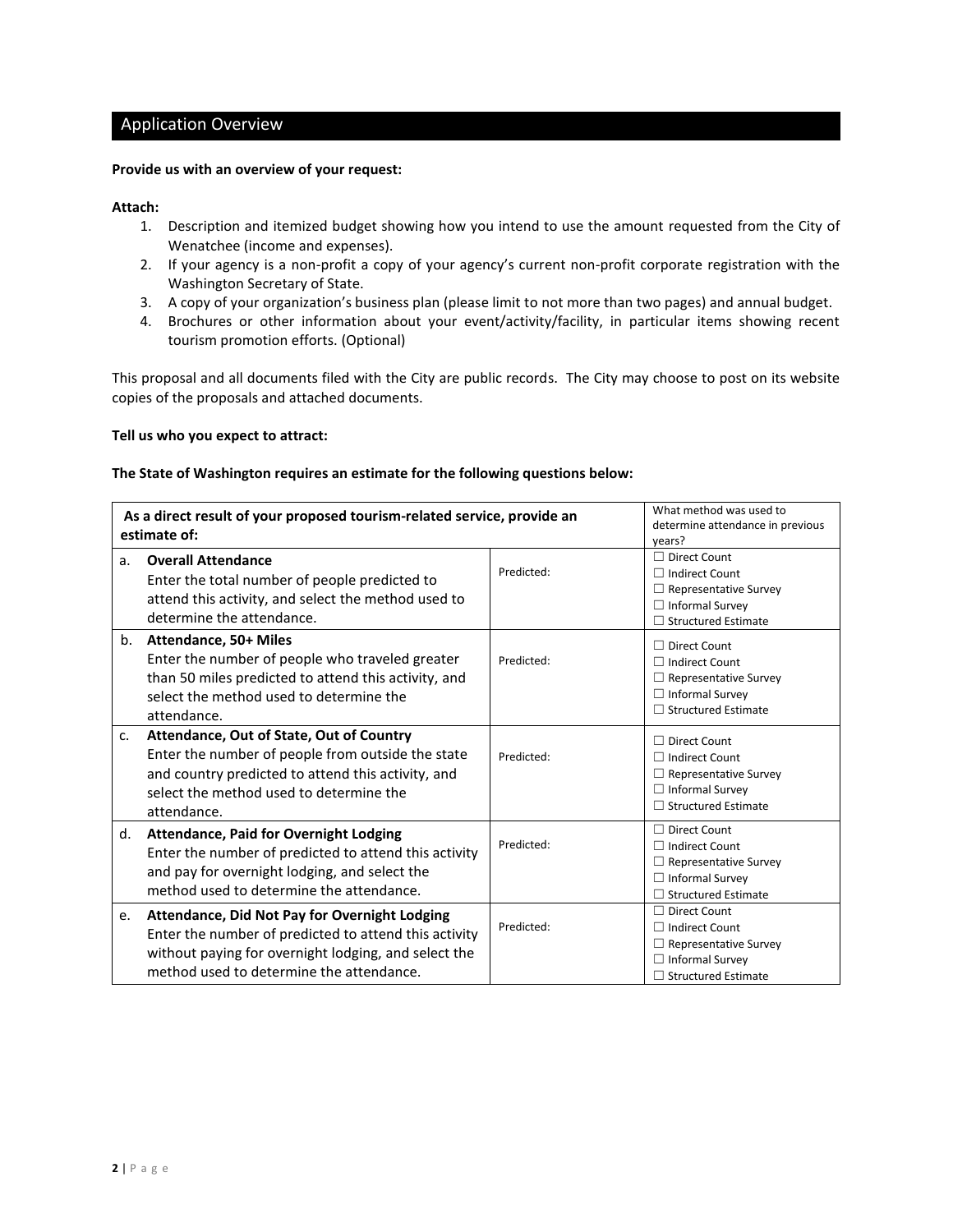#### **Methods**

Direct Count: Actual count of visitors using methods such as paid admissions or registrations, clicker counts at entry points, vehicle counts or number of chairs filled. A direct count may also include information collected directly from businesses, such as hotels, restaurants or tour guides, likely to be affected by an event.

Indirect Count: Estimate based on information related to the number of visitors such as raffle tickets sold, redeemed discount certificates, brochures handed out, police requirements for crowd control or visual estimates.

Representative Survey: Information collected directly from individual visitors/participants. A representative survey is a highly structured data collection tool, based on a defined random sample of participants, and the results can be reliably projected to the entire population attending an event and includes margin of error and confidence level.

Informal Survey: Information collected directly from individual visitors or participants in a non-random manner that is not representative of all visitors or participants. Informal survey results cannot be projected to the entire visitor population and provide a limited indicator of attendance because not all participants had an equal chance of being included in the survey.

Structured Estimate: Estimate produced by computing known information related to the event or location. For example, one jurisdiction estimated attendance by dividing the square footage of the event area by the international building code allowance for persons (3 square feet).

**Actual data will be required with your final reimbursement.**

## Application Timeline

#### **Application Deadline: Tuesday, September 6, 2016 by 4 p.m. received at Wenatchee City Hall.**

**To be eligible for consideration, your complete proposal must be received by the deadline. The Committee will review proposals in a public meeting on September 21, 2016 at 3 p.m. at Wenatchee City Hall (see schedule on next page).**

**Submit a PDF and one original signed copy to:**

City of Wenatchee Lodging Tax Advisory Committee c/o Allison Williams, Executive Services Director PO Box 519 Wenatchee, WA 98807-0519 Email: awilliams@wenatcheewa.gov City Hall Street Address: 129 South Chelan, Wenatchee

- **You must complete and sign the cover sheet with this packet**
- **You may use the Supplemental Form or type the questions and answers on separate sheets of paper.**
- **Please number each page in your packet, except for the optional brochures/information.**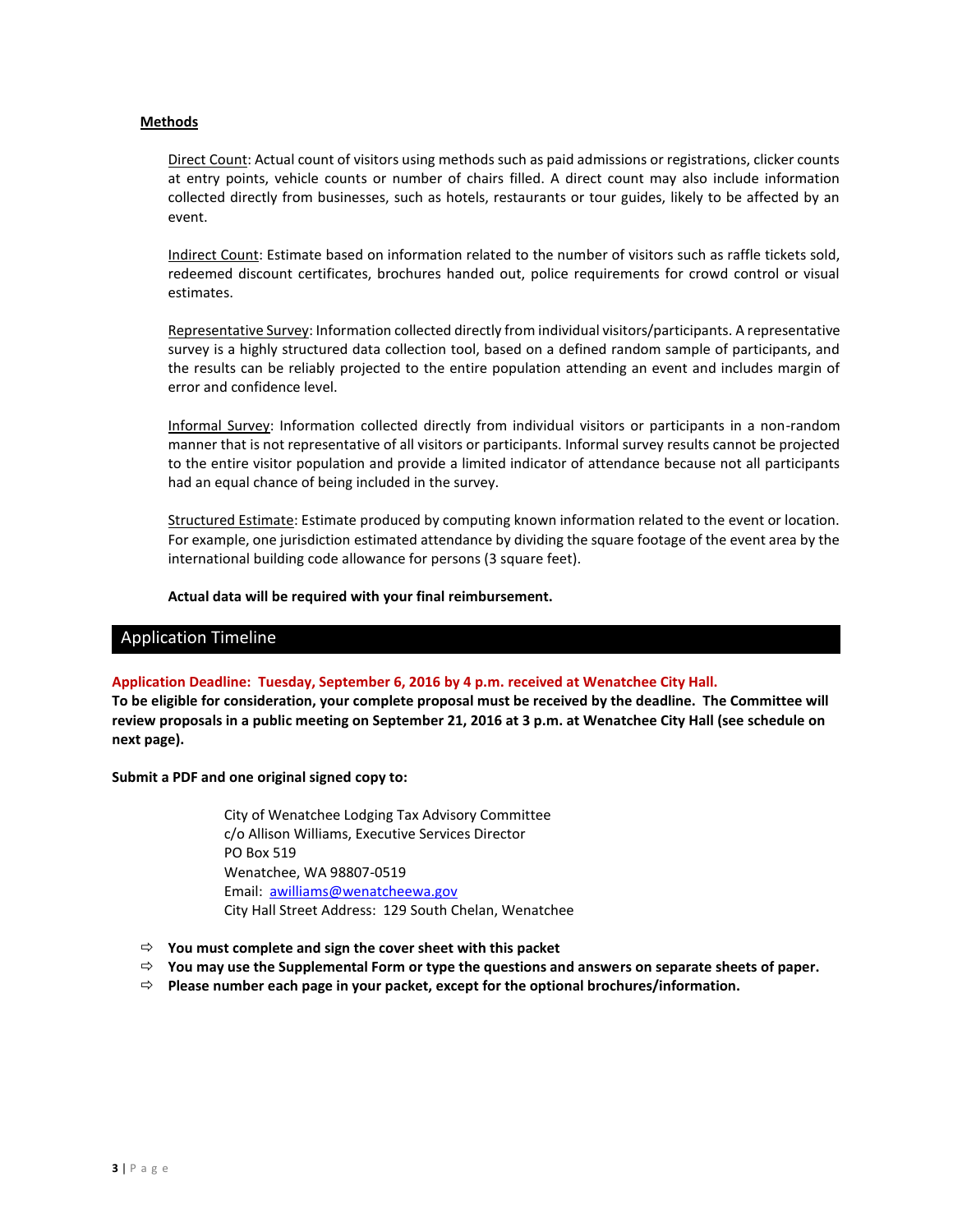# **PROPOSED TIMELINE FOR 2016 (2017 BUDGET)**

(to coincide with City of Wenatchee budget process)

| July 21                   | <b>Applications Available</b>                          |
|---------------------------|--------------------------------------------------------|
| September 6               | Applications due in hand by 4p.m.                      |
| September 21              | Regular LTAC meeting to review applications            |
| September 26 - October 14 | LTAC subcommittee to review and shortlist applications |
| November 16               | Regular LTAC meeting to recommend applicants for       |
|                           | 2016 funding                                           |
| December 8                | Recommendation to City Council                         |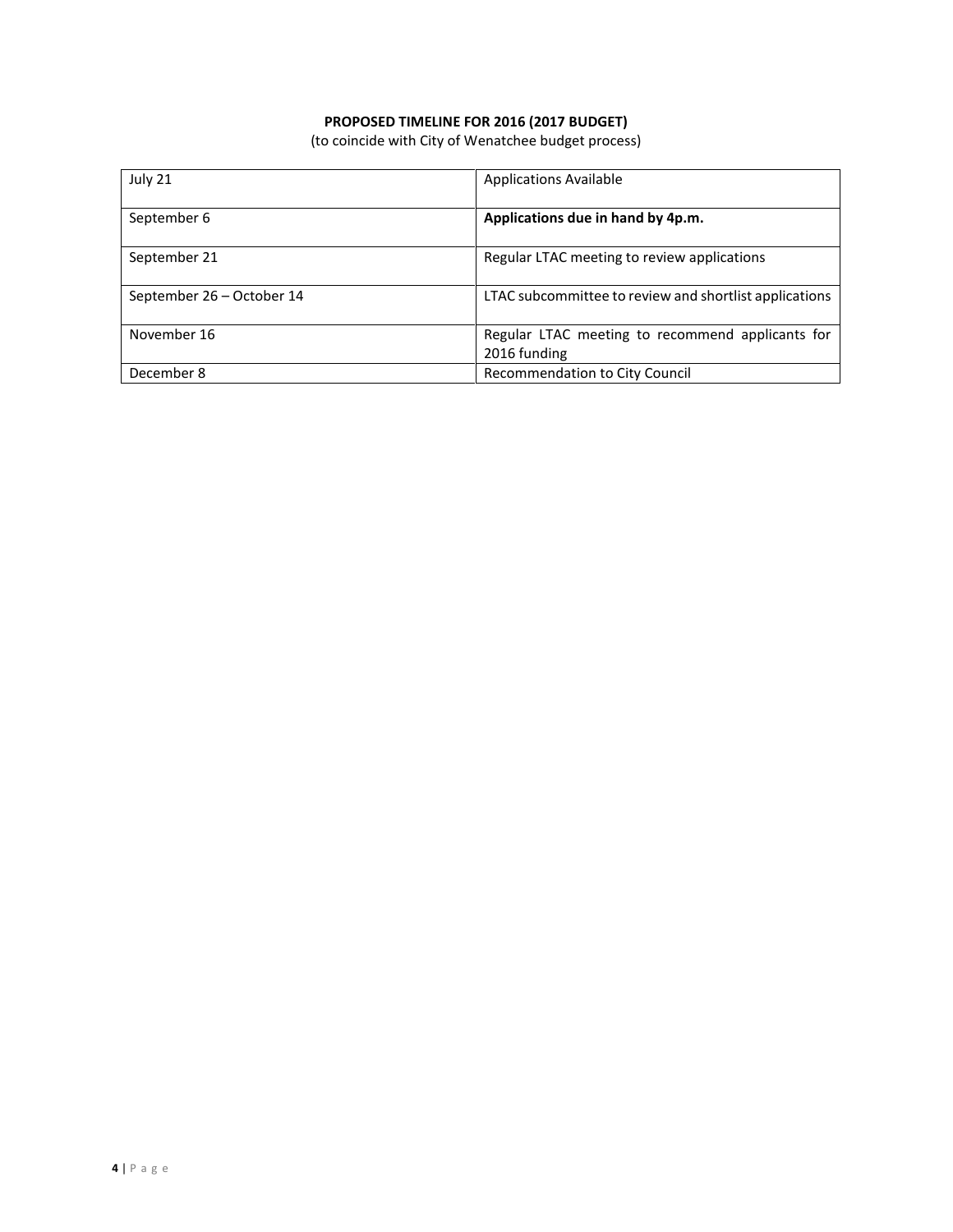## General Information

# **City of Wenatchee Lodging Tax Fund Overview**

Wenatchee's Lodging Tax Fund is the primary source of City funding for activities, operations, and expenditures designed to increase tourism. The City has multi-year commitments for the convention center and tourism promotion services; therefore, those applications have priority status for the use of funds. In addition, the City intends to maintain a reserve in the Fund, and will assess on an annual basis how much of the fund to appropriate in a given year.

The Wenatchee City Council has created a Lodging Tax Advisory Committee to conduct an annual process to solicit and recommend Lodging Tax funded services for City Council consideration.

**HIGH PRIORITY** will be given to tourism activities that:

- Have a demonstrated potential or high potential from the Committee's perspective to result in overnight stays by tourists in lodging establishments within the City of Wenatchee. Preference may be given to stays during shoulder season.
- Promote Wenatchee and/or events, activities, and places in the City of Wenatchee to potential tourists from outside Chelan County.
- Have demonstrated or high potential from the Committee's perspective to result in documented economic benefit to Wenatchee.
- Have a demonstrated history or success in Wenatchee, or are proposed by a group with a demonstrated history or high potential of success with similar activities.
- Minimize duplication of services where appropriate and encourage cooperative marketing and/or includes an element of cooperation or partnership.

\_\_\_\_\_\_\_\_\_\_\_\_\_\_\_\_\_\_\_\_\_\_\_\_\_\_\_\_\_\_\_\_\_\_\_\_\_\_\_\_\_\_\_\_\_\_\_\_\_\_\_\_\_\_\_\_\_\_\_\_\_\_\_\_\_\_\_\_\_\_\_\_\_\_\_\_\_\_\_\_\_\_\_\_\_\_\_\_

Provide, maintain, operate or enhance City-owned tourism facilities or infrastructure.

## **Wenatchee Lodging Tax Advisory Committee Considerations**

In developing its recommendations, the Committee considers:

- The estimated amount of Lodging Tax Fund available for the coming year as provided by the City's Finance Office.
- Thoroughness and completeness of the proposal.
- Percent of the proposal request to the event/facility promotions budget and overall revenues.
- Percent of increase over prior year Wenatchee Lodging Tax funded proposals, if any.
- Projected economic impact within the City of Wenatchee, in particular projected overnight stays in Wenatchee lodging establishments.